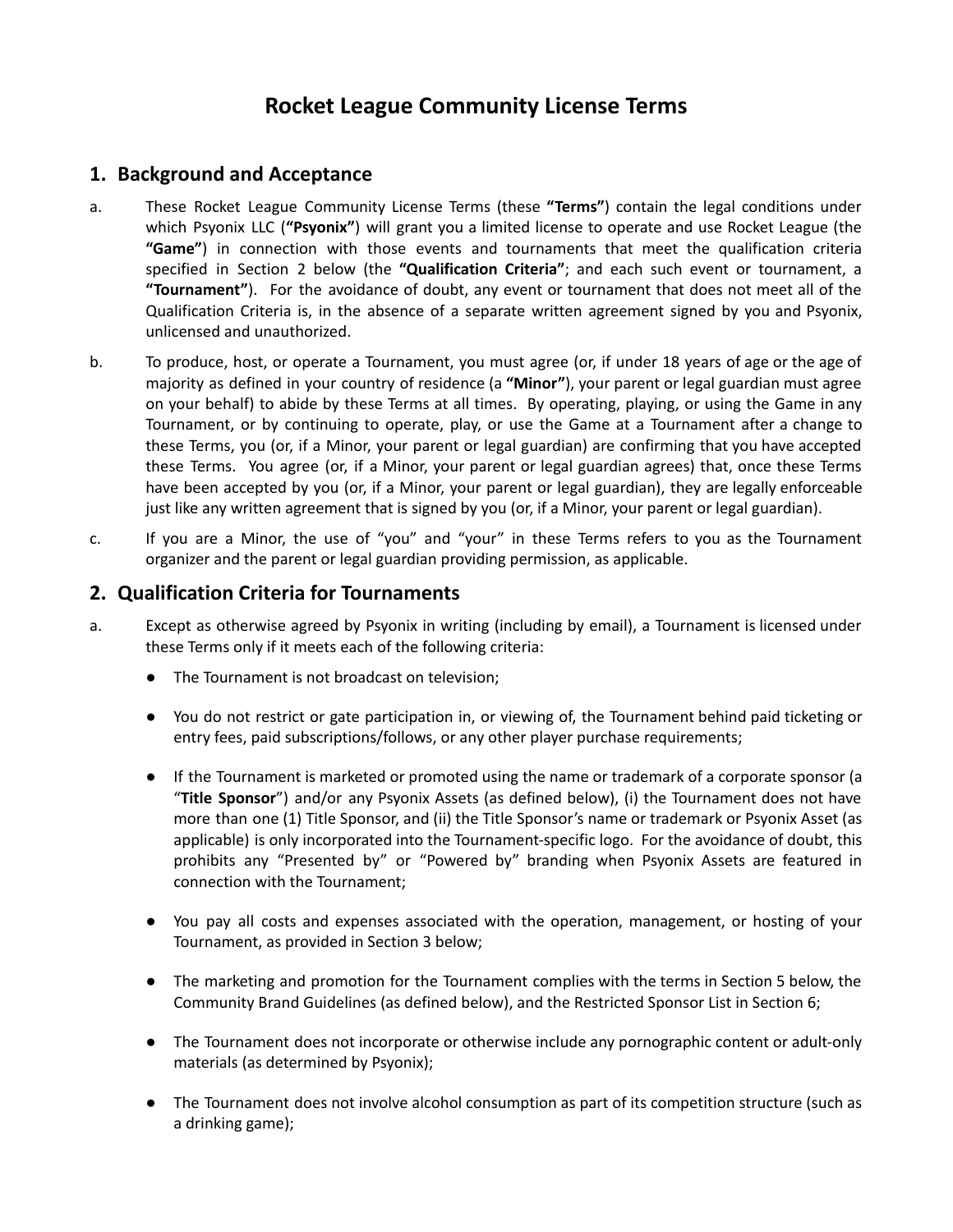- You do not conduct or promote betting, wagering, or gambling on any Tournament match, or benefit, either directly or indirectly, from betting, wagering, or gambling on any Tournament match;
- Winners at the Tournament must be determined by skill. Collusion, match fixing or throwing, cheating, hacking, or any other form of unfair play is prohibited by these Terms;
- The Tournament prizing (if any) must be set in advance, must be clearly stated in the Tournament Rules (as defined below), and cannot be a function of, or otherwise be dependent on, the number of participants for the Tournament;
- To be eligible to participate in any Tournament match, a player must be at least 13 years old (or such other age, if greater, as may be required in such player's country of residence);
- The total compensation paid to all of the players and/or teams does not exceed \$15,000 USD for a single Tournament organized or hosted by you (as further described in Section 2(b) below);
- The total revenue generated by any single Tournament organized or hosted by you does not exceed \$50,000 USD (as further described in Section 2(b) below);
- The Tournament Rules and all marketing materials, including any Tournament Materials (as defined below), must contain or display the following disclaimer: "**THIS TOURNAMENT IS IN NO WAY SPONSORED, ENDORSED, OR ADMINISTERED BY, OR OTHERWISE ASSOCIATED WITH, PSYONIX LLC. THE INFORMATION PLAYERS PROVIDE IN CONNECTION WITH THIS TOURNAMENT IS BEING PROVIDED TO TOURNAMENT ORGANIZER AND NOT TO PSYONIX LLC.**";
- The Tournament Rules must also contain the following release: "**BY PARTICIPATING IN THIS TOURNAMENT, TO THE EXTENT PERMITTED BY APPLICABLE LAW, PLAYERS AGREE TO RELEASE AND HOLD HARMLESS PSYONIX LLC, ITS PARENT COMPANY, LICENSORS, ITS AND THEIR AFFILIATES, AND ITS AND THEIR EMPLOYEES, OFFICERS, DIRECTORS, AGENTS, CONTRACTORS, AND OTHER REPRESENTATIVES FROM ALL CLAIMS, DEMANDS, ACTIONS, LOSSES, LIABILITIES, AND EXPENSES RELATED TO THE TOURNAMENT.**";
- You do not provide any player data, statistics, or match results for your Tournament to any business engaged in fantasy esports or betting, wagering, or gambling on esports, or otherwise use any player data, statistics, or match results for or in connection with fantasy esports or betting, wagering, or gambling on esports; and
- The Tournament complies with the Rocket League Community Tournament Guidelines (available at https://esports.rocketleague.com/community-tournament-guidelines/) (the "**Community Guidelines**") and all applicable laws.
- b. In calculating the compensation paid or the revenue generated in connection with any Tournament, all items of value (cash and non-cash) will be counted, including compensation paid or contributions provided in the form of prize money, purses, salaries, non-cash prizes (such as gaming hardware or equipment), travel and lodging expenses, sponsor-furnished clothing or merchandise, appearance fees, crowdfunding, and Streaming Platform (as defined below) revenue.
- c. In the event of a dispute between you and Psyonix relating to the application of the Qualification Criteria to your Tournaments, including whether or not one or more of your Tournaments satisfies the Qualification Criteria, the decision of Psyonix, made in its sole discretion, shall be final and binding.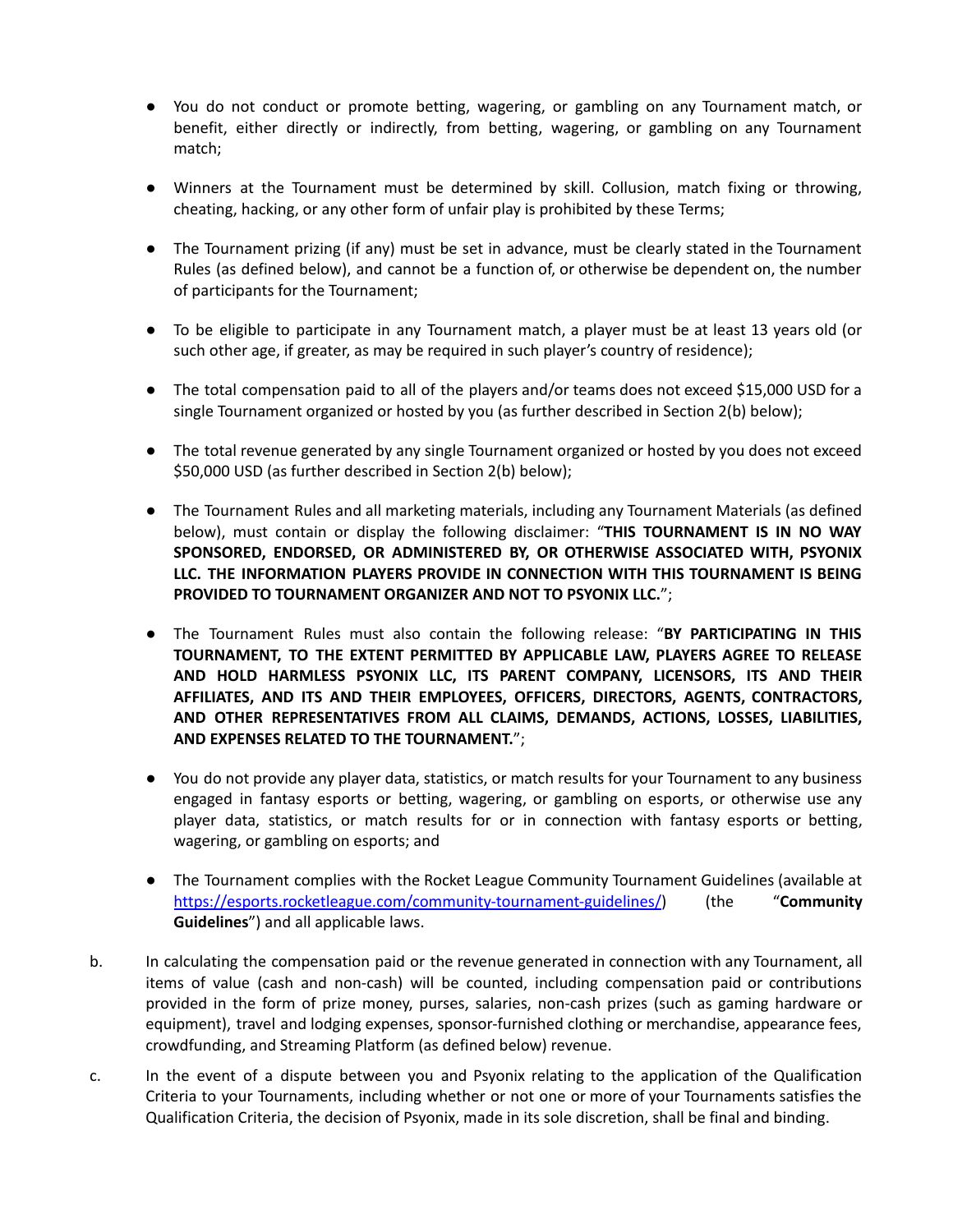# **3. Production of Tournaments**

- a. You are solely responsible for all Tournaments that you organize, produce, or host and all costs, expenses, and liabilities incurred by you or on your behalf in connection with such Tournaments (including, without limitation, production costs, sales and marketing expenses, and all sales, use, value-added, and similar taxes).
- b. You are solely responsible for (i) complying with all applicable laws relating to your Tournaments and the participation of players in those Tournaments, including all relevant local health and safety requirements if your Tournament is an in-person Tournament, (ii) obtaining all governmental approvals, licenses, and permits required to organize or conduct any Tournament, and (iii) ensuring compliance with any applicable player age and work eligibility requirements in the jurisdiction where the Tournament is taking place. If your Tournament requires a clearance, consent, waiver, license, or permission from any third party, you are solely responsible for, and shall obtain at your cost, any such clearance, consent, waiver, license, or permission.
- c. Without limitation of the foregoing in Section 3(b), you are solely responsible for determining if applicable law in your jurisdiction permits the organizer of a Tournament to pay or award cash and/or non-cash prizes to players or teams.
- d. You acknowledge and agree that Psyonix will not share any user data with you and any independent collection of any user data must be in compliance with all applicable laws applying to you and the players and participants at your Tournament.
- e. You expressly acknowledge and agree that neither you, nor any person working for or with you, has a right to reimbursement from Psyonix for any portion of the costs and expenses incurred in connection with the operation, production, management, or hosting of any Tournament.
- f. You agree that you will establish a set of written rules governing play of the Game at your Tournament (the "**Tournament Rules**") and that you will provide a copy of the Tournament Rules to each player prior to the start of your Tournament.
- g. You agree that you will not, and will use reasonable efforts to ensure that each of the participants at your Tournaments do not, behave in a manner which violates these Terms, or which is otherwise detrimental to the enjoyment of the Game by other users as intended by Psyonix (as determined by Psyonix). In particular and without limitation of the foregoing, you will not, and will use reasonable efforts to ensure that each of the participants at your Tournaments do not, engage in harassing or disrespectful conduct, use of abusive or offensive language, game abandonment, game sabotage, collusion, match fixing, spamming, social engineering, scamming, or any unlawful activity (**"Toxic Behavior"**).
- h. You agree that Psyonix reserves the right to bar any person from playing or otherwise participating in a Tournament if Psyonix determines, in its sole discretion, that such person has engaged in any activity or practice that constitutes Toxic Behavior or any other violation of these Terms. You agree not to allow any person to participate in your Tournament if Psyonix has barred that person from future tournaments for Toxic Behavior or any other violation of these Terms.
- i. You agree that you will not enter into any contract or agreement with any person participating in a Tournament, now or in the future, that prohibits or restricts the ability of that person from playing or participating in Psyonix's own tournaments and events. You agree that if Psyonix has barred a player from competing in any tournament or event featuring the Game due to conduct or other violations, you will not permit that player to compete in your Tournaments.

#### **4. License Grant**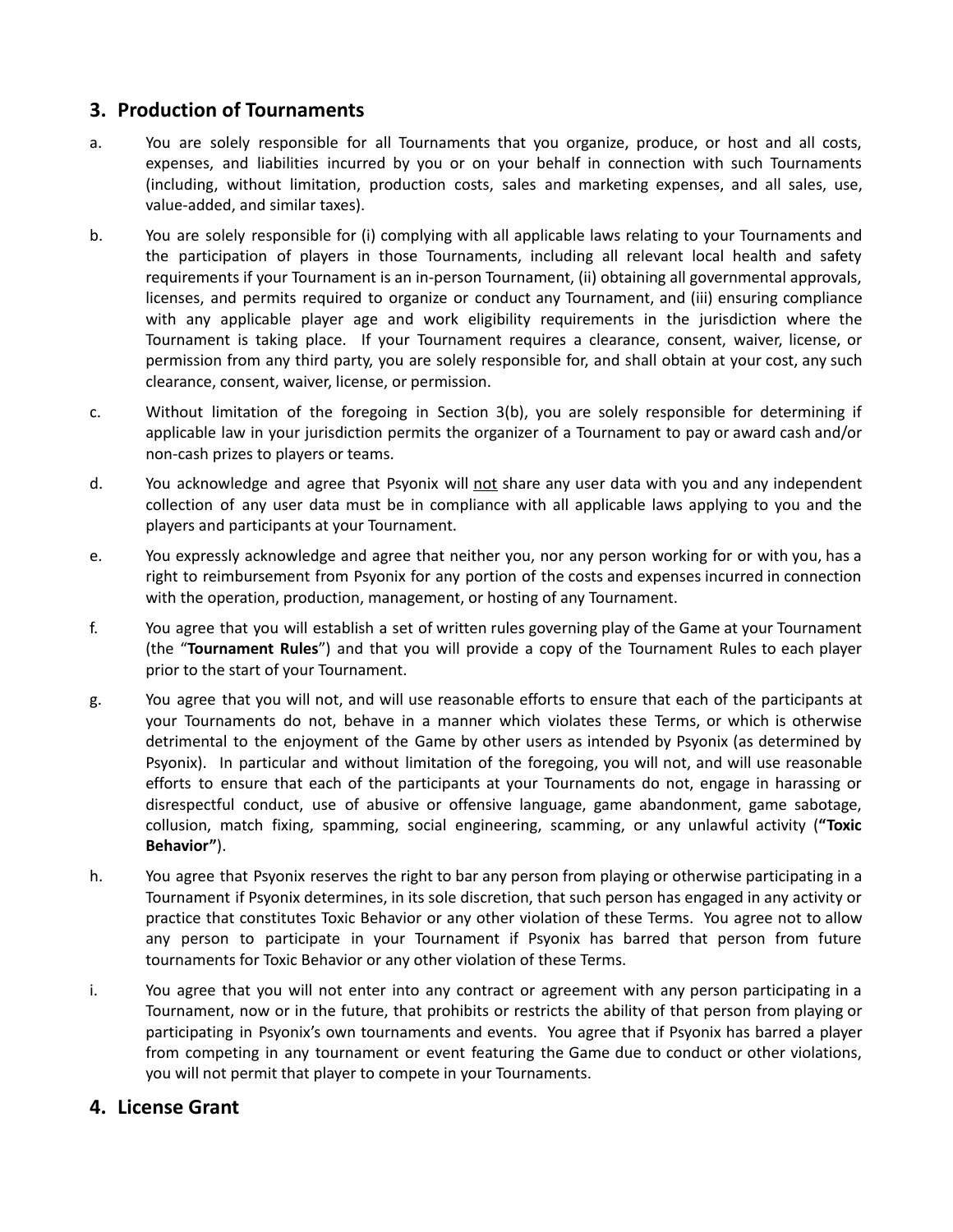- a. Subject to your compliance with these Terms, Psyonix grants to you, and you accept, a non-exclusive, non-transferable, limited license (with no right to sublicense) to (i) use and publicly display the Game at one or more Tournaments; (ii) promote the Game in connection with a Tournament, subject to the advertising and sponsorship restrictions set forth below; (iii) stream live coverage of a Tournament through an online streaming platform (e.g., Twitch, YouTube, etc.) (a "**Streaming Platform**"); provided, for clarity, that all Tournament Game play streamed pursuant to this subclause (iii) must be streamed with the Game's music volume set to zero (i.e., the "Music Volume" slider must be moved all the way to the left); and (iv) record your Tournaments, and distribute the recordings for on-demand viewing through a Streaming Platform; provided, for clarity, that that all Tournament Game play distributed pursuant to this subclause (iv) must have been recorded with the Game's music volume set to zero (i.e., the "Music Volume" slider must have been moved all the way to the left).
- b. The license in this Section 4 becomes effective on the date you accept (or if a Minor, the date your parent or legal guardian accepts) these Terms. The Game is licensed, not sold, to you. These Terms do not grant you any title or ownership interest in the Game.
- c. If you include, embed, or otherwise make use of any Psyonix Assets in any streams or recordings of your Tournaments, or if you include, embed, or otherwise make use of any audio or video of Game play in any streams or recordings of your Tournaments, then in each case you hereby grant to Psyonix an irrevocable, perpetual, non-exclusive, royalty-free license to copy, display, publish, edit, host, store, and otherwise exploit any such streams or recordings (**"Tournament Media"**) or derivative works based on the Tournament Media (including, without limitation, highlights, video clips, still photos, graphics, animations, or other content and/or news from the Tournament Media) throughout the universe in any media now known or hereafter devised.
- d. Your use of the Game is subject to the End User License Agreement for the Game (available at https://www.psyonix.com/eula/) (the "**EULA**") and these Terms. In the event of a conflict between the provisions of the Game's EULA and the provisions in these Terms, the provisions that are most protective of Psyonix (as determined by Psyonix) will govern and control.

#### **5. Marketing and Promotion of Tournaments**

- a. Subject to your compliance with these Terms, you may use the Game name and logo, and other creative elements and Game content provided by Psyonix to Tournament organizers from time to time (**"Psyonix Assets"**), to market and promote your Tournaments. You may not, without the prior written consent of Psyonix in each instance, change, alter, or modify any of the Psyonix Assets or create any derivative or variation of any of the Psyonix Assets.
- b. You may not use any Psyonix Assets (i) in a manner that could cause people to believe that your Tournament is an official Psyonix production or that it has been endorsed or approved by Psyonix; (ii) in a manner that may damage the value, reputation, or goodwill of Psyonix, or its products, services or brands (as determined by Psyonix); (iii) in a manner that is in any way inconsistent with Psyonix's Rocket League Community Brand Guidelines (available at: [https://epicgames.ent.box.com/s/z14m4isqko9ifumy12e1o4sdy72wyzyz/file/962056518565\)](https://epicgames.ent.box.com/s/z14m4isqko9ifumy12e1o4sdy72wyzyz/file/962056518565) (the "**Community Brand Guidelines**") or the Community Guidelines; or (iv) to create, market or sell merchandise of any kind, including intangible or digital merchandise.
- c. All marketing and promotion materials for your Tournaments that include any part of the Psyonix Assets (**"Tournament Materials"**) must be appropriate for the audience of the Game and be consistent with the spirit and tone of the Psyonix Assets (as determined by Psyonix). Your Tournament Materials may not include links to any website that promotes or exploits (i) cheats or hacks to the Game or any other game, (ii) in-game currency farming or selling, or (iii) the sale, rental, licensing, distribution, or transfer of a game account.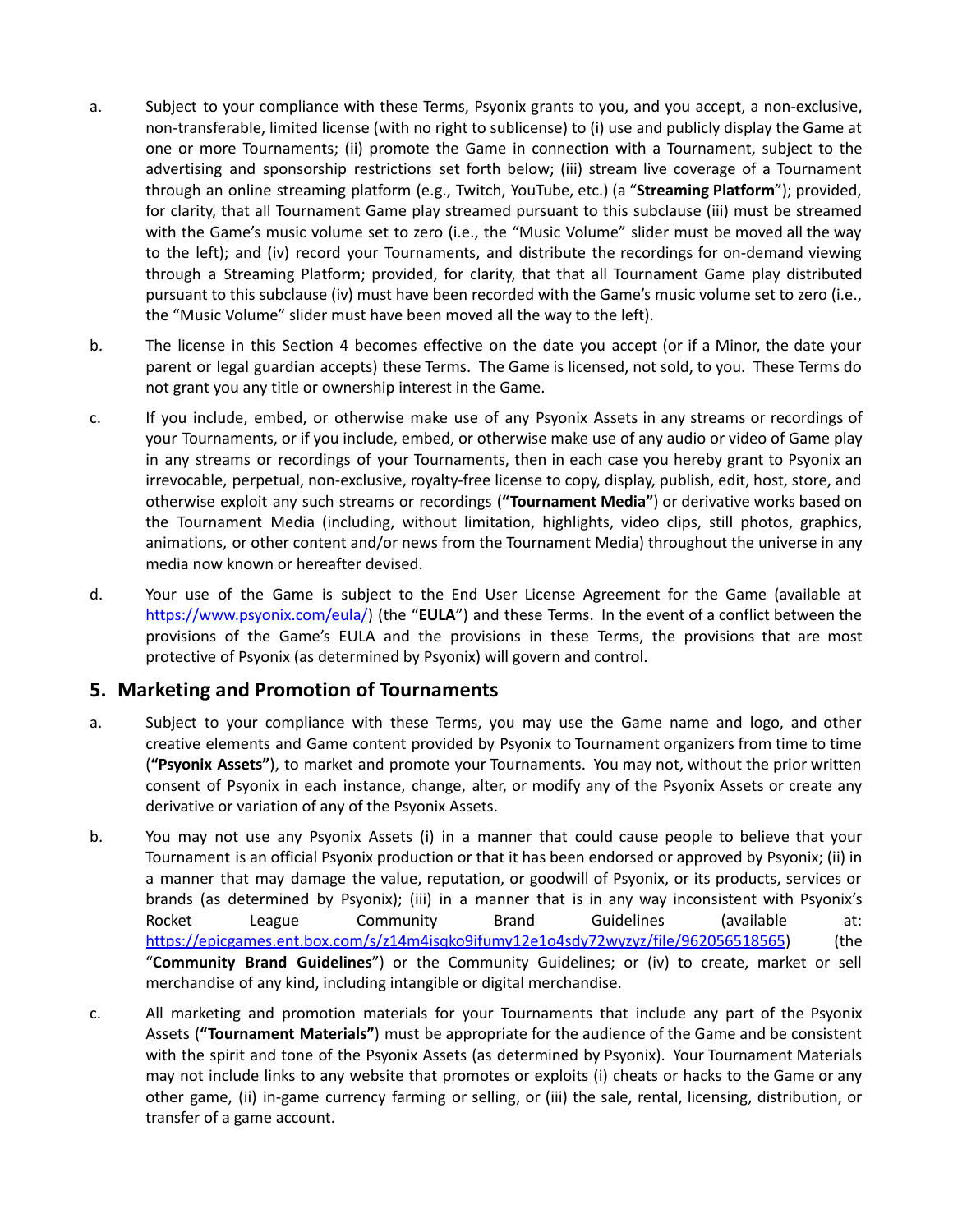- In addition, you may not use any of the items listed at https://www.psyonix.com/licensees/ (password: RL@Licensee@info) ("**Excluded Marks**") in any of your Tournament Materials without the prior written consent of Psyonix. The Excluded Marks are subject to change and update by Psyonix from time to time, in its sole discretion.
- d. You may not, directly or indirectly: (i) create, use, register, or otherwise exploit any trademark or service mark that is confusingly similar to any of the trademarks or service marks included in the Psyonix Assets; (ii) create, use, register or otherwise exploit any domain name that includes all or any part of the Psyonix Assets; (iii) join any name, trademark, logo, social media identifier, or domain name with any of the trademarks or service marks included in the Psyonix Assets so as to form a composite or combined trade name, mark, logo, or domain name; or (iv) engage in any acts that might jeopardize, challenge, or contest or attempt to acquire, any rights of Psyonix or its licensors in the Psyonix Assets or any part thereof. All use of the Psyonix Assets, and all goodwill generated thereby, shall insure to and for the benefit of Psyonix.
- e. Your Tournament Materials must comply with applicable law, the Community Guidelines, the Community Brand Guidelines, and these Terms, may not violate the rights of others, and must not be obscene, sexually explicit, defamatory, offensive, objectionable, or harmful to others.
- f. Psyonix may, in its sole discretion, instruct you to take down or otherwise remove any Psyonix Assets that have previously been displayed or distributed or prohibit future display or distribution of Psyonix Assets for any reason, including as a result of your non-compliance with these Terms. You will have three (3) business days following receipt of written instructions from Psyonix to take down or otherwise remove the Psyonix Assets specified in Psyonix's instructions.

## **6. Sponsorship of Tournaments**

- a. Subject to your compliance with these Terms, including the sponsor restrictions set forth in Section 2(a) and Section 6(b), you may sell sponsorships for Tournaments.
- b. In order to preserve the integrity of competition and the business reputation of Psyonix and its products, you may not include any marketing, promotion, endorsement, or sponsorship of any of the entities, products or services on the following list (**"Restricted Sponsor List"**) in any Tournament or any stream or recording of a Tournament: (i) drugs or drug paraphernalia; (ii) tobacco or tobacco related products, including vaping products; (iii) alcohol; (iv) energy drinks; (v) firearms; (vi) pornography or any other adult-only materials; (vii) automotive companies; (viii) cryptocurrencies, non-fungible tokens (NFTs), or any other blockchain-related product or service; (ix) any business (A) whose content is discriminatory, harassing, or otherwise hateful in nature, or (B) whose practices are detrimental to the image of, or results in public criticism of or reflects badly on, Psyonix (as determined by Psyonix); (x) any business that encourages illegal activities or violates applicable law; (xi) gambling products (including fantasy sports betting), lotteries or illegal wagering; (xii) any business that promotes (A) the use of in-game hacks, cheating, exploits, or in-game currency farming or selling, or (B) the sale, rental, licensing, distribution, or transfer of a game account; (xiii) political candidates; and (xiv) high toll phone services.

## **7. Privacy Policy**

You agree that by using the Game pursuant to these Terms and hosting a Tournament that features the Game, you consent to the data collection and usage terms in Epic Games, Inc.'s Privacy Policy **("Privacy** Policy"), as it may be updated from time to time. The Privacy Policy is available at https://www.epicgames.com/site/en-US/privacypolicy.

## **8. Disclaimers and Limitation of Liability**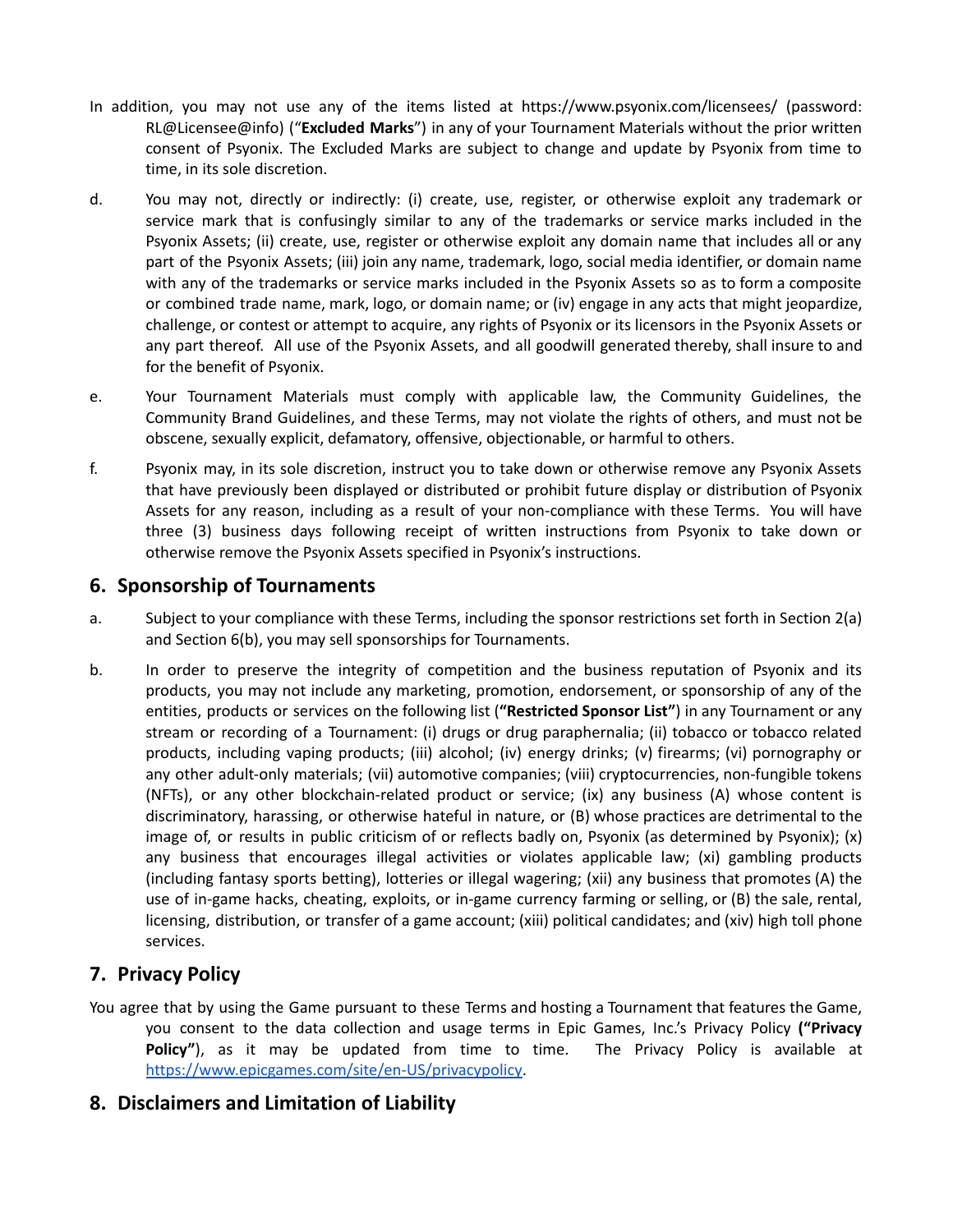- a. THE GAME AND ALL PSYONIX ASSETS ARE PROVIDED ON AN **"AS IS"** AND **"AS AVAILABLE"** BASIS, **"WITH ALL FAULTS"** AND WITHOUT WARRANTY OF ANY KIND. PSYONIX, ITS PARENT COMPANY, LICENSORS, AND ITS AND THEIR AFFILIATES, DISCLAIM ALL WARRANTIES, CONDITIONS, COMMON LAW DUTIES, AND REPRESENTATIONS (EXPRESS, IMPLIED, ORAL, AND WRITTEN) WITH RESPECT TO THE GAME AND THE PSYONIX ASSETS, INCLUDING ALL EXPRESS, IMPLIED, AND STATUTORY WARRANTIES AND CONDITIONS OF ANY KIND, SUCH AS TITLE, NON-INTERFERENCE WITH YOUR ENJOYMENT, AUTHORITY, NON-INFRINGEMENT, MERCHANTABILITY, FITNESS, OR SUITABILITY FOR ANY PURPOSE (WHETHER OR NOT PSYONIX KNOWS OR HAS REASON TO KNOW OF ANY SUCH PURPOSE), SYSTEM INTEGRATION, ACCURACY OR COMPLETENESS, RESULTS, REASONABLE CARE, WORKMANLIKE EFFORT, LACK OF NEGLIGENCE, AND LACK OF VIRUSES, WHETHER ALLEGED TO ARISE UNDER LAW, BY REASON OF CUSTOM OR USAGE IN THE TRADE, OR BY COURSE OF DEALING. WITHOUT LIMITING THE GENERALITY OF THE FOREGOING, PSYONIX, ITS PARENT COMPANY, LICENSORS, AND ITS AND THEIR AFFILIATES, MAKE NO WARRANTY (I) THAT THE GAME OR THE PSYONIX ASSETS WILL OPERATE PROPERLY, (II) THAT THE GAME AND THE PSYONIX ASSETS WILL MEET YOUR REQUIREMENTS, (III) THAT THE OPERATION OF THE GAME WILL BE UNINTERRUPTED, BUG FREE, OR ERROR FREE AT ANY TOURNAMENT OR IN ANY OTHER CIRCUMSTANCES, OR (IV) THAT ANY DEFECTS IN THE GAME OR THE PSYONIX ASSETS CAN OR WILL BE CORRECTED. ANY WARRANTY AGAINST INFRINGEMENT THAT MAY BE PROVIDED IN SECTION 2-312 OF THE UNIFORM COMMERCIAL CODE OR IN ANY OTHER COMPARABLE STATUTE IS EXPRESSLY DISCLAIMED. PSYONIX, ITS LICENSORS, AND ITS AND THEIR AFFILIATES, DO NOT GUARANTEE CONTINUOUS, ERROR-FREE, VIRUS-FREE, OR SECURE OPERATION OF OR ACCESS TO THE GAME OR ANY PSYONIX ASSET.
- b. To the maximum extent permitted by applicable law, neither Psyonix, nor its parent company, licensors, nor its or their affiliates, nor any of Psyonix's service providers (collectively, the "**Psyonix Parties**"), shall be liable in any way for any loss of profits or any indirect, incidental, consequential, special, punitive, or exemplary damages, arising out of or in connection with these Terms, the Game, or the Psyonix Assets, or the delay or inability to use or lack of functionality of the Game, even in the event of an Psyonix Party's fault, tort (including negligence), strict liability, indemnity, product liability, breach of contract, breach of warranty, or otherwise and even if an Psyonix Party has been advised of the possibility of such damages. Further, to the maximum extent permitted by applicable law, the aggregate liability of the Psyonix Parties arising out of or in connection with these Terms, the Game or the use of any Psyonix Asset will be limited to your direct damages in an amount not to exceed **\$250 USD**. Multiple claims will not expand this limitation. These limitations and exclusions regarding damages apply even if any remedy fails to provide adequate compensation.
- c. Notwithstanding the foregoing, some countries, states, provinces, or other jurisdictions do not allow the exclusion of certain warranties or the limitation of liability as stated above, so the above terms may not apply to you. Instead, in such jurisdictions, the foregoing exclusions and limitations shall apply only to the extent permitted by the laws of such jurisdictions. Also, you may have additional legal rights in your jurisdiction with respect to the Game, and nothing in these Terms will prejudice the statutory rights that you may have as a consumer of the Game.

#### **9. Indemnification**

You agree to indemnify, pay the defense costs of, and hold Psyonix, its parent company, licensors, its and their affiliates, and its and their employees, officers, directors, agents, contractors, and other representatives harmless from all claims, demands, actions, losses, liabilities, and expenses (including attorneys' fees, costs, and expert witnesses' fees) that arise from or in connection with (a) any breach, or alleged breach, by you of these Terms; (b) your negligent acts or omissions; (c) your use of the Game in connection with a Tournament (except for claims resulting solely from the use of the Psyonix Assets in the form provided by Psyonix); (d) the organization, operation, production, marketing, or promotion of a Tournament; and/or (e) the distribution of streams or recordings of your Tournaments (except for claims resulting solely from the use of the Psyonix Assets in the form provided by Psyonix). You agree to reimburse Psyonix on demand for any defense costs incurred by Psyonix or any other indemnified party and any payments made or loss suffered by Psyonix or an indemnified party, whether in a court judgment or settlement, based on any matter covered by this Section 9.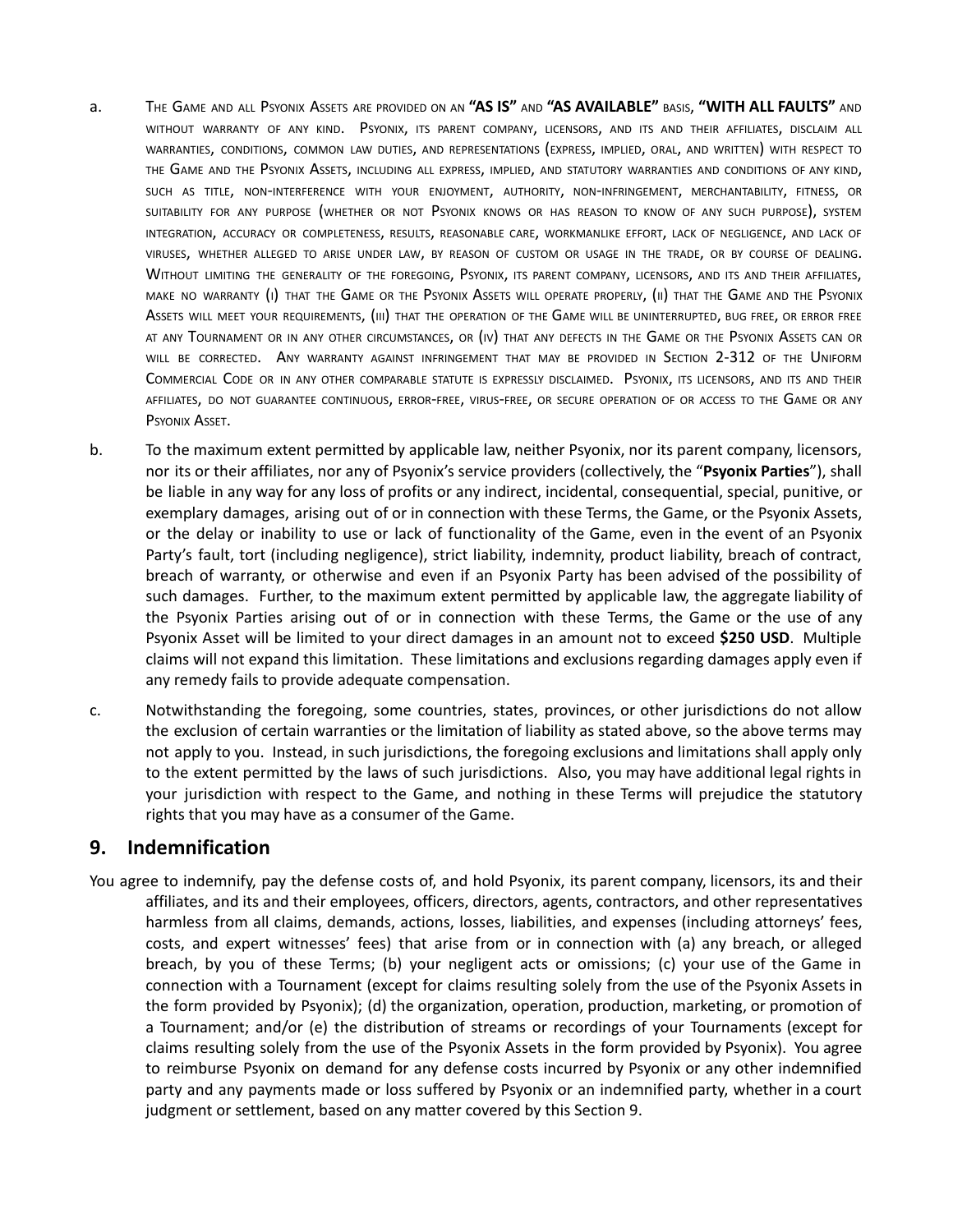# **10. Termination**

Psyonix may, in its sole discretion, terminate these Terms and your rights and licenses hereunder at any time without cause by written notice to the email address listed in your online account registration. In addition, Psyonix may at any time without cause discontinue the entire Rocket League Community License program by posting a notice on the following site: https://esports.rocketleague.com/community-license/.

## **11. Changes to These Terms**

Psyonix may update, revise, change, or modify these Terms from time to time. You are responsible for checking this page regularly for any updates, revisions, changes, or modifications. Your continued use of the Game at a Tournament after the posting of revised Terms on this page means that you accept and agree (or, if a Minor, your parent or legal guardian accepts and agrees) to the changes.

#### **12. Remedies**

- a. You acknowledge and agree that, among its remedies, Psyonix may bar you from serving as an organizer for future Tournaments featuring the Game if you violate any of these Terms. In particular and without limitation of the foregoing, you acknowledge and agree that Psyonix may bar you from serving as an organizer for future Tournaments if you fail to monitor Toxic Behavior or any other violation of these Terms by players and participants at your Tournaments and take appropriate and lawful measures to stop such Toxic Behavior or other violation.
- b. You acknowledge and agree that a violation by you of these Terms may cause Psyonix irreparable harm, for which an award of damages would not be adequate compensation and, in the event of such a violation or threatened violation, Psyonix shall be entitled to equitable relief, including in the form of a restraining order, orders for preliminary or permanent injunction, specific performance, and any other relief that may be available from any court, and you hereby waive any requirement for the securing or posting of any bond or the showing of actual monetary damages in connection with such relief.
- c. The remedies in these Terms shall not be deemed to be exclusive but shall be in addition to all other remedies available at law, in equity or otherwise.

## **13. General Terms**

- a. You agree that any dispute or claim by you arising out of or related to these Terms ("**Claim**") shall be governed by North Carolina law without giving effect to any choice or conflict of law provision or rule. Any legal suit, action, or proceeding arising out of, or related to, a Claim shall be instituted exclusively in the federal courts of the United States or the courts of North Carolina, in each case located in Wake County. You agree to waive any and all objections to the exercise of jurisdiction over you by such courts and to venue in such courts.
- b. You agree to comply with all applicable laws and the policies of the Streaming Platform you are using to stream any Tournament.
- c. These Terms are for the sole benefit of you and Psyonix and nothing herein, express or implied, is intended to, or shall confer upon any other person or entity, any legal or equitable right, benefit, or remedy of any nature whatsoever under or by reason of these Terms.
- d. If any currency conversion is required in connection with the calculation of the total compensation and/or sponsor contribution amounts set forth in Section 2(a), such conversion will be made at the spot rate of exchange published by The Board of Governors of the Federal Reserve System in Statistical Release H.10 for the date that is five (5) business days before the day on which such amounts were paid and/or provided.